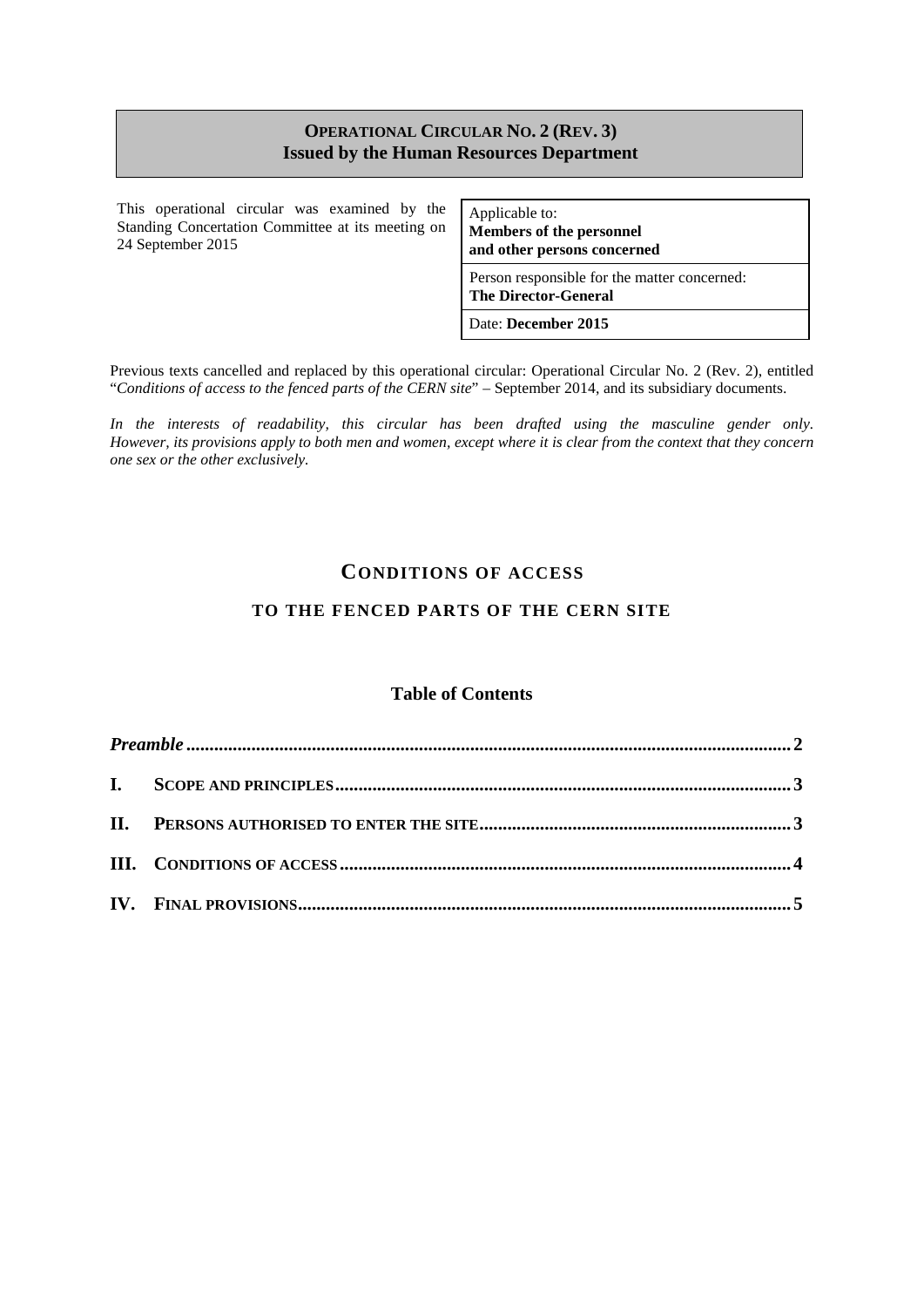## *Preamble*

<span id="page-1-0"></span>The European Organization for Nuclear Research (CERN) is an international, intergovernmental organisation. Its activities are carried out on land placed at its disposal by the Republic and Canton of Geneva, the Swiss Confederation and the French Republic. All this land constitutes the CERN site, of which the fenced parts and the underground installations are inviolable.

In accordance with the agreements reached between France, Switzerland and CERN governing the Organization's legal status, the CERN site is placed under the authority and control of the Director-General as the Organization's chief executive officer. The latter is thus empowered to issue internal rules applicable to all persons entering the CERN site with the aim of establishing thereon the conditions necessary for the exercise of the Organization's functions.

To this end, the Director-General issues rules laying down the conditions of access to the fenced parts of the site and the corresponding preventive measures essential to ensuring the protection of people and property on the CERN site. Access to the site does not, however, exempt the persons concerned from the requirement to comply with the other applicable rules of law.

The Director-General therefore adopts the present operational circular.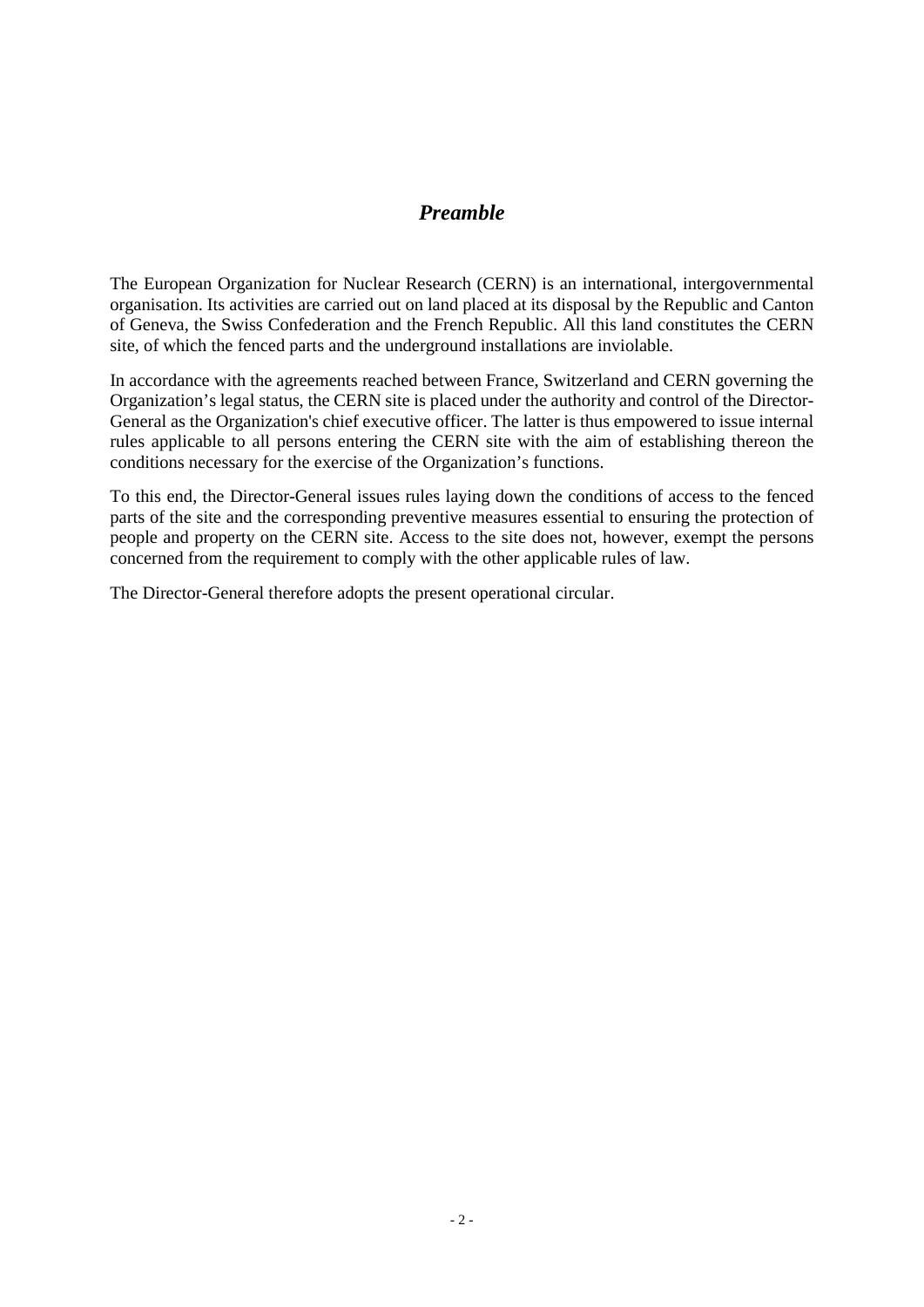# <span id="page-2-0"></span>**I. SCOPE AND PRINCIPLES**

- 1. This operational circular applies within the fenced parts of the CERN site and in the underground installations, hereinafter referred to as the "site". It applies to all persons, other than the agents of the Host States responsible for controlling the use of the Tunnel linking the different parts of the site.
- 2. The Director-General appoints a member of the personnel to be responsible for access control and for ensuring the proper implementation of this operational circular.
- 3. Access to the site is restricted to the persons referred to in Section II below.

Persons entering the site shall comply with the conditions of access set out in Section III below, the associated implementation measures and any relevant rules applicable on the site.

4. This operational circular, in particular the provisions of Section III below, may be supplemented by implementation measures adopted by the Director-General following consultation with the Staff Association.

# <span id="page-2-1"></span>**II. PERSONS AUTHORISED TO ENTER THE SITE**

The following persons are authorised to enter the site:

- 5. **Members of the CERN personnel,** i.e. any person whose CERN contract stipulates that he belongs to one of the categories defined in Article S I 2.01 of the Staff Rules;
- 6. **Contractors' personnel**, i.e. any person required to provide a service on the site within the framework of a contract concluded by CERN or on CERN's behalf who is not a member of the CERN personnel;
- 7. **Beneficiaries of the CERN Pension Fund** as defined in Article I 1.06 of the Rules and Regulations of the Pension Fund, always provided that they are actually in receipt of payments from the Fund;
- 8. **Members of the Council**, a committee or another subordinate CERN body as defined in Article V, § 12 of the Convention for the Establishment of a European Organization for Nuclear Research, and Industrial Liaison Officers;
- 9. **Family members**, as defined in Articles S IV 1.01 and 1.02 of the Staff Rules, of a member of the CERN personnel or of a beneficiary of the Pension Fund, always provided that the latter is actually in receipt of payments from the Fund;
- 10. **Members of clubs run by the Staff Association**;
- 11. **Organisers of scientific, industrial, cultural or charity events** authorised by the Director-General;
- 12. **Visitors to a scientific, industrial, cultural or charity event** upon invitation authorised by the Director-General;
- 13. **Persons taking part in an organised group visit** authorised by the Director-General;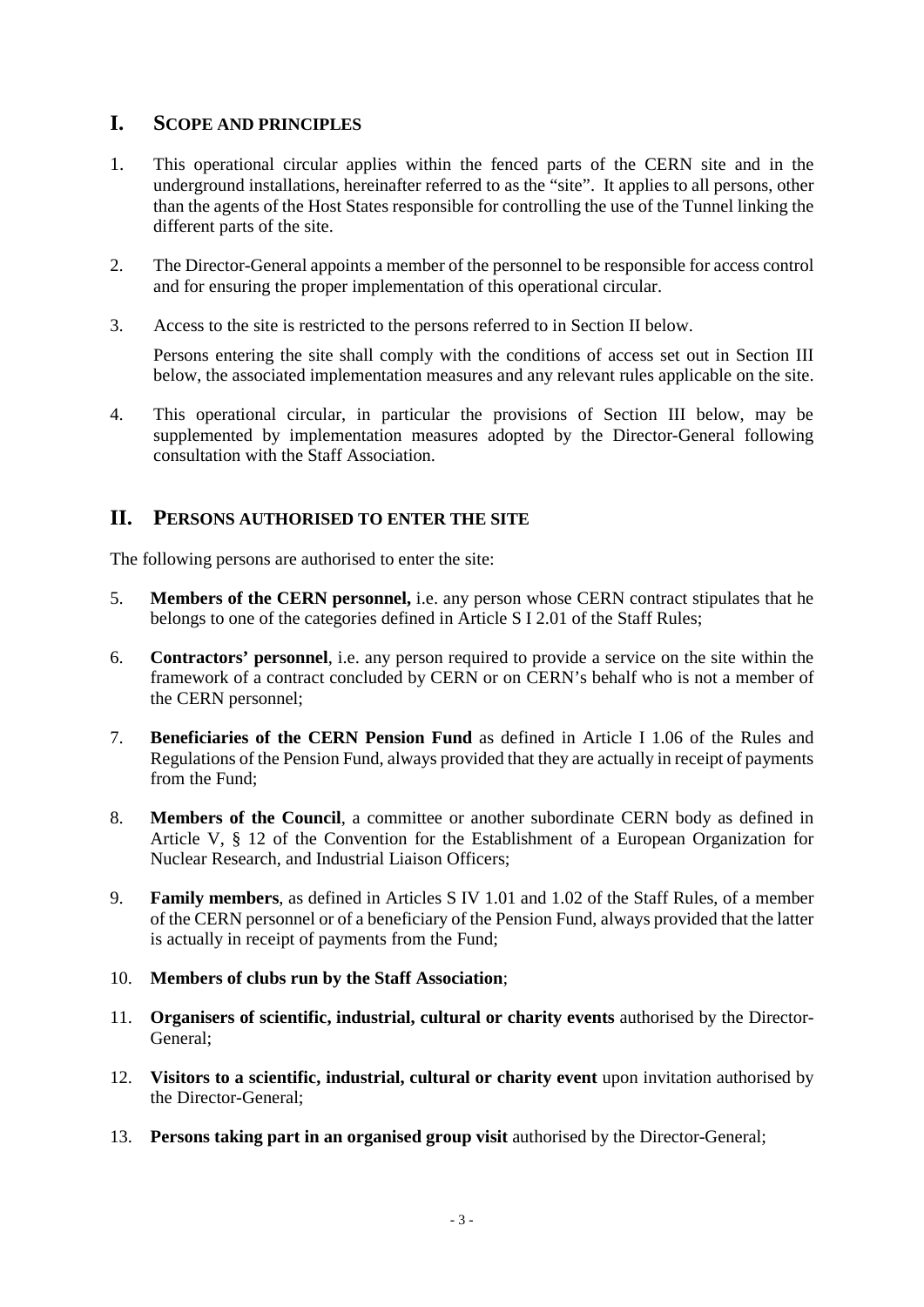- 14. **Individual visitors**, i.e. any person visiting, for private or professional reasons, a person present on the CERN site, provided that a member of the CERN personnel, a member of the Council, a committee or another subordinate CERN body or an Industrial Liaison Officer has agreed to vouch for the compatibility of the visit with CERN's activities;
- <span id="page-3-0"></span>15. **Persons holding special permits**, i.e. any person who does not belong to one of the categories defined in §§ 5 to 14 above but holds a special permit granted by the Director-General.

## **III. CONDITIONS OF ACCESS**

16. **Access points:** persons entering or leaving the site must use the access points defined by the Director-General.

Except in the case of exemptions authorised by the Director-General, goods deliveries must be made at the Goods Reception on the Meyrin site (Building 194) or the Prévessin site (Building 904), using Gate D or the Prévessin site entrance respectively.

17. **CERN cards:** except in the case of exemptions defined in this circular or authorised by the Director-General, any person entering the site shall be in possession of a card issued by CERN certifying that he is authorised to enter the site. The Director-General defines the types of cards and the relevant conditions of issue and withdrawal.

If the Director-General so decides, this card must be worn where it can be easily seen.

- 18. **Site guards:** all persons present on the site shall submit to the checks carried out by the site guards in pursuance of the tasks entrusted to them by the Director-General.
- 19. **Card readers, video monitoring systems and other technical equipment:** all persons present on the site shall submit to checks by card readers, video monitoring systems and other technical equipment authorised by the Director-General.
- 20. **Restricted access areas:** all persons present on the site shall comply with the special conditions governing access to certain areas of the site defined by the Director-General.
- 21. **Vehicle identification, road traffic and parking:** access to the site is authorised for passenger cars, vans, campervans, motorcycles, mopeds and bicycles. Except in the case of exemptions authorised by the Director-General, other categories of vehicles, notably caravans, trailers, quadbikes, boats and aircraft, are not authorised.

Except in the case of exemptions authorised by the Director-General and in the case of bicycles, all drivers shall facilitate the identification of their vehicle when on the site:

- a) either by displaying a sticker issued by CERN in a visible position at the front of the vehicle;
- b) or via special registration plates specific to CERN issued by the Host States (431 K, 431 CD and 431 CMD for France, CD 07 for Switzerland);
- c) or via special diplomatic registration plates issued by the Swiss authorities to members of States and organisations represented on the CERN Council, CERN committees or other subordinate CERN bodies.

The Director-General defines the types of sticker and the associated conditions of issue and withdrawal.